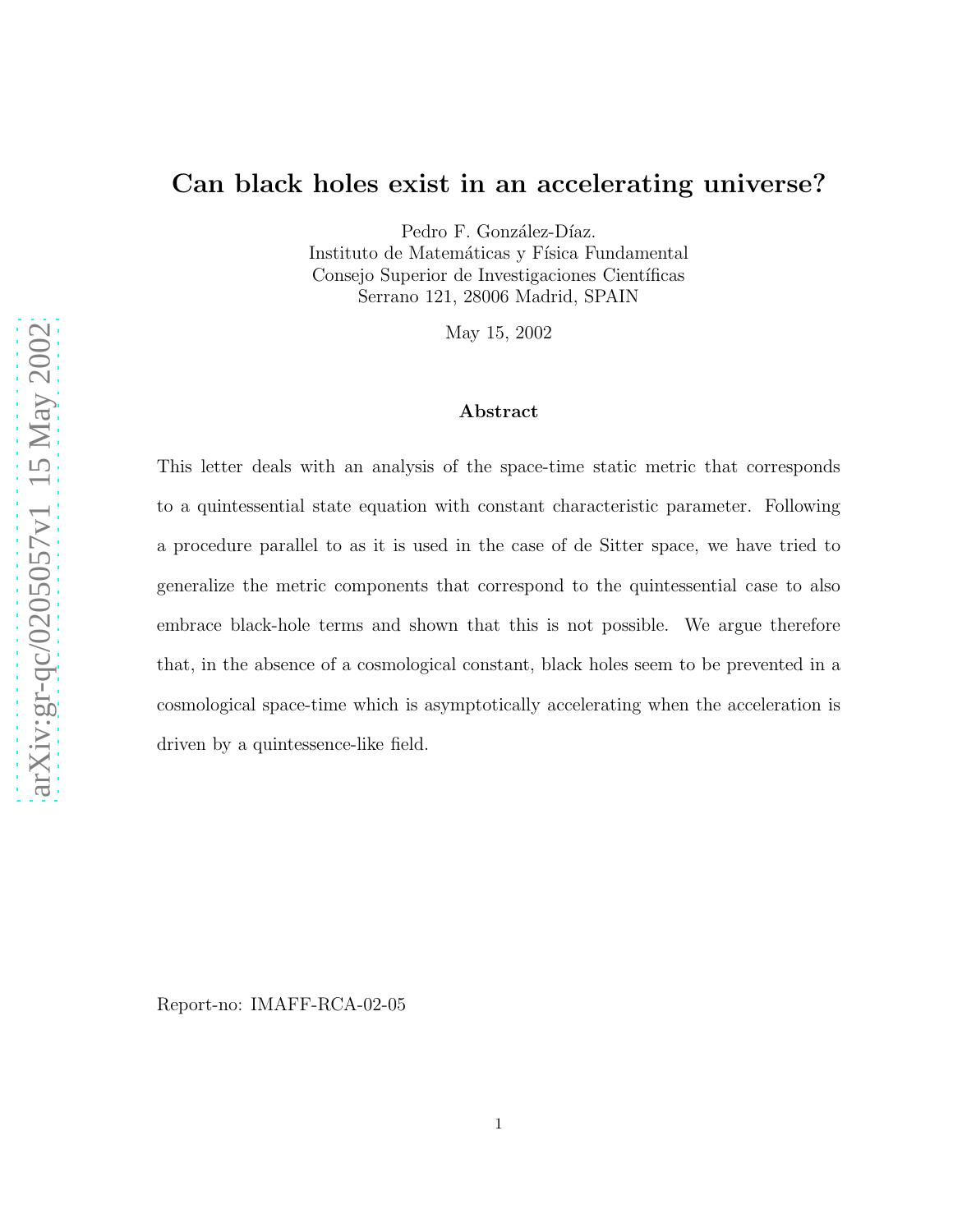Some time ago it was not infrequent to witness scientific debates, both at meetings and private desks, on whether black holes may actually exist. Many physicists were then reluctant to accept black holes to indeed be among the existing physical objects. Even Einstein showed a very critical attitude against the existence of black holes and advanced some proofs for their nonexistence [1]. Since then, the situation has dramatically shifted to favor the opinion that black holes must exist and be formed by gravitational collapse in many places of the universe, including star binaries and the center of galaxies. Although nobody has actually found a completely convincing case in which the black-hole occurrence is out of any doubt [2], black holes are currently being also used as the engine to deliver the high energies observed in many astrophysical processes, and often claims that a black hole has been observed in binaries or at galactic centers are being released by the press.

Basing on the gravitational physics induced by a cosmic quintessential field [3], we argue in this letter that the present accelerating expansion of the universe [4,5] may not be compatible with the occurrence of large black holes, provided that the accelerating expansion is driven by a dynamic vacuum scalar field with negative pressure which did not imply a future cosmic event horizon  $(6,7]$  and, therefore, that the fundamental string and M theories be mathematically consistent [8]. Even in this case, room is left however for the existence of primordial black holes [9] during the whole cosmic period from big bang to the onset of the accelerating regime. If the recent results in supernova type Ia [4,5] are nevertheless explained by means of a positive cosmological constant, any kinds of black holes are allowed, but then no string or M theory could be consistently defined. Our result becomes then a kind of cosmic dilemma by which one must somehow choose between black holes and fundamental string or M theories.

The Schwarzschild solution is usually interpreted as describing a black hole of given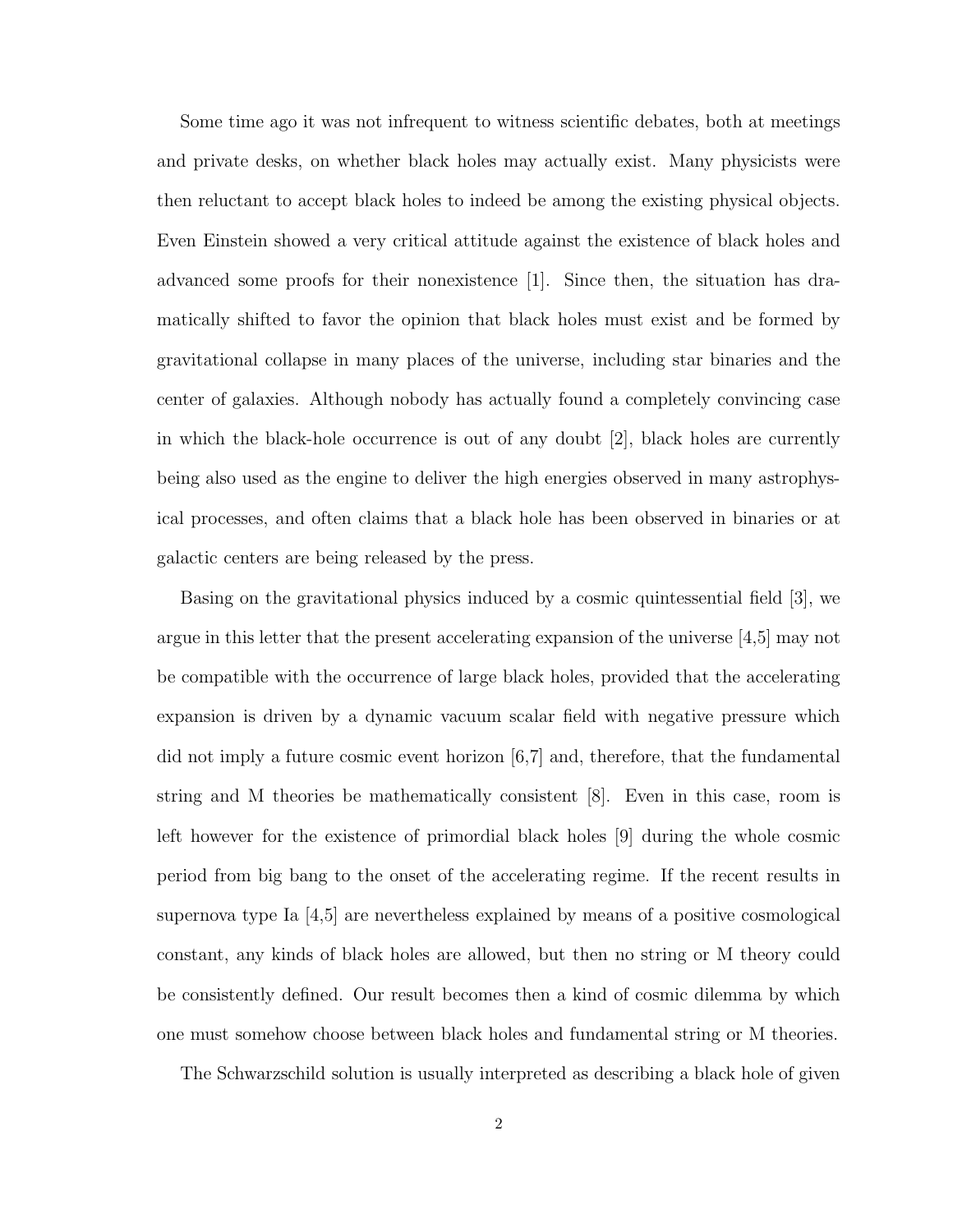mass  $M$  in an asymptotically flat space. There is also the straightforward generalization to the case of nonzero positive cosmological constant  $\Lambda$ , which is provided by the socalled Schwarzschild-de Sitter static metric [10,11], which represents a black hole in asymptotically de Sitter space [12]. This solution reads

$$
ds^{2} = -\left(1 - \frac{2GM}{r} - \frac{\Lambda r^{2}}{3}\right)dt^{2} + \left(1 - \frac{2GM}{r} - \frac{\Lambda r^{2}}{3}\right)^{-1}dr^{2} + r^{2}d\Omega_{2}^{2},\qquad(1)
$$

where  $d\Omega_2^2$  is the metric on the unit three-sphere. This generalization of Schwarzschild space can actually be also viewed as a generalization of de Sitter space in static coordinates because of the following argument. If we assume for the considered static metric a general spherically-symmetric ansatz

$$
ds^{2} = -A(r)dt^{2} + B(r)dr^{2} + r^{2}d\Omega_{2}^{2},
$$
\n(2)

in the case of a de Sitter space the metric components  $A(r) = B(r)^{-1}$  satisfies a differential equation which is the particular case for  $\omega = -1$  of the most general differential equation that corresponds to a static, spherically-symmetric space for a quintessence-like vacuum scalar field with equation of state  $p = \omega \rho$  [3,13]

$$
\left(\frac{A'A^{-(1+\omega)/(2\omega)}}{r^{(1+2\omega)/\omega}}\right)' + \left(\frac{A^{(\omega-1)/(2\omega)}}{r^{(1+3\omega)/\omega}}\right)' + \frac{\alpha \left(A'r^2\right)'}{8\pi G\omega r^{(1+6\omega)/\omega}} = 0,\tag{3}
$$

where the prime  $'$  denotes differentiation with respect to the radial coordinate  $r, \alpha$ is an integration constant and the state equation parameter  $\omega$  runs in the interval  $-1/3 \ge \omega \ge -1$ , and either [13]

$$
B = 1 + \frac{\left[ (A')^{-2\omega/(1+\omega)} A r^2 \right]'}{A(A')^{-(3\omega+1)/(\omega+1)} \left( A' r + \frac{2(3\omega+1)A}{\omega+1} \right)},\tag{4}
$$

for  $-1/3 > \omega > -1$ , or  $B = A^{-1}$  for  $\omega = -1$ . Note that Eqs (3) and (4) admit a particular solution for any  $\omega$  other than  $\omega = -1$  which has the form  $A \propto r^{-1}$ ,  $B = 1 - r^{-2}$ , and is singular at  $r = 0$  but does not show any event horizon.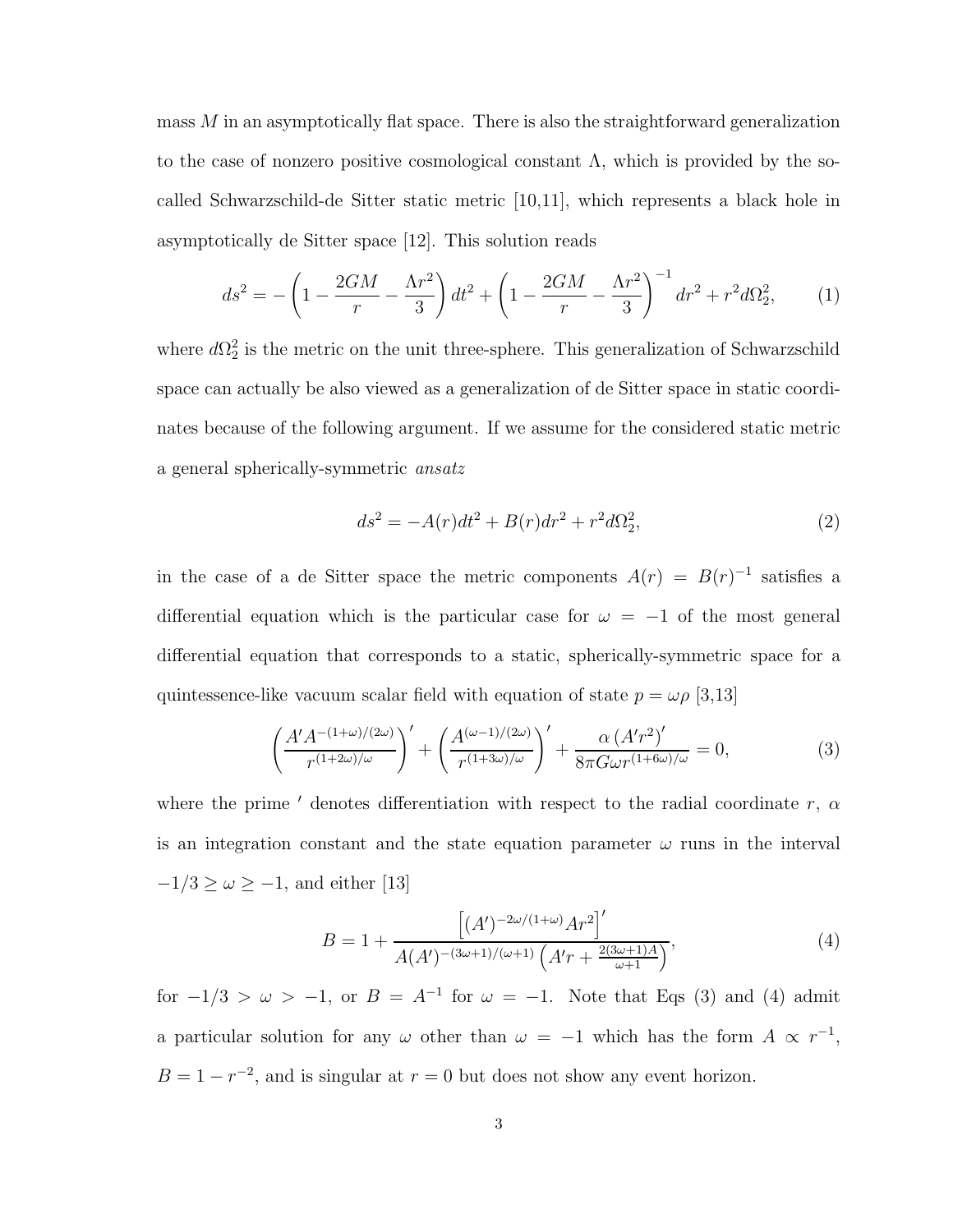At the extreme de Sitter case where  $\omega = -1$  for which the positive cosmological constant is given by  $\Lambda = 8\pi G/\alpha$ , Eq. (3) reduces to

$$
\left(\frac{A'}{r}\right)' + \left(\frac{A}{r^2}\right)' = \frac{1}{\Lambda r^5} \left(A'r^2\right)'.
$$
\n(5)

Of course, a solution to Eq. (4) is the well-known static de Sitter metric  $A = B^{-1} =$  $1 - \Lambda r^2/3$ . In addition, there is the generalization of this solution to a de Sitter spacetime containing a black hole when we make the transformation  $A \to \tilde{A} = A(r) + \xi(r)$ , where  $\xi(r)$  is also a function of the radial coordinate r that satisfies the following two conditions separately

$$
\left(\frac{\xi'}{r}\right)' + \left(\frac{\xi}{r^2}\right)' = 0, \ \xi'r^2 = \text{const.} \tag{6}
$$

Eq. (5) is then invariant under  $A \to \tilde{A}$  if  $\xi = \text{const.}/r$ , so that we finally obtain the Schwarzschild-de Sitter solution  $\tilde{A} = \tilde{B}^{-1} = 1 - \Lambda r^2 - 2GM/r$ , after fixing const. =  $-2GM$  in the limit  $\alpha \to \infty$ .

In order to investigate whether there could exist black holes in asymptotically accelerating cosmological spaces corresponding to a dynamic vacuum with a quintessencelike equation of state characterized by a constant parameter  $-1/3 > \omega > -1$ , rather than  $\omega = -1$  of de Sitter space, let us try to follow a procedure parallel to that we have used for the case that we have just a positive cosmological constant, starting also with Eq. (3). We first notice that in all cases where  $\omega \neq -1, -1/3$ , this general differential equation can be cast in a simpler form if we (i) re-define  $A(r)$  such that

$$
D(r) = A(r)^{(\omega - 1)/(2\omega)},\tag{7}
$$

and (ii) use the general solution to Eq. (3) for  $-1/3 > \omega > -1$ , i.e. [13]

$$
D(r) = \kappa r^{2(\omega - 1)/(\omega + 1)},\tag{8}
$$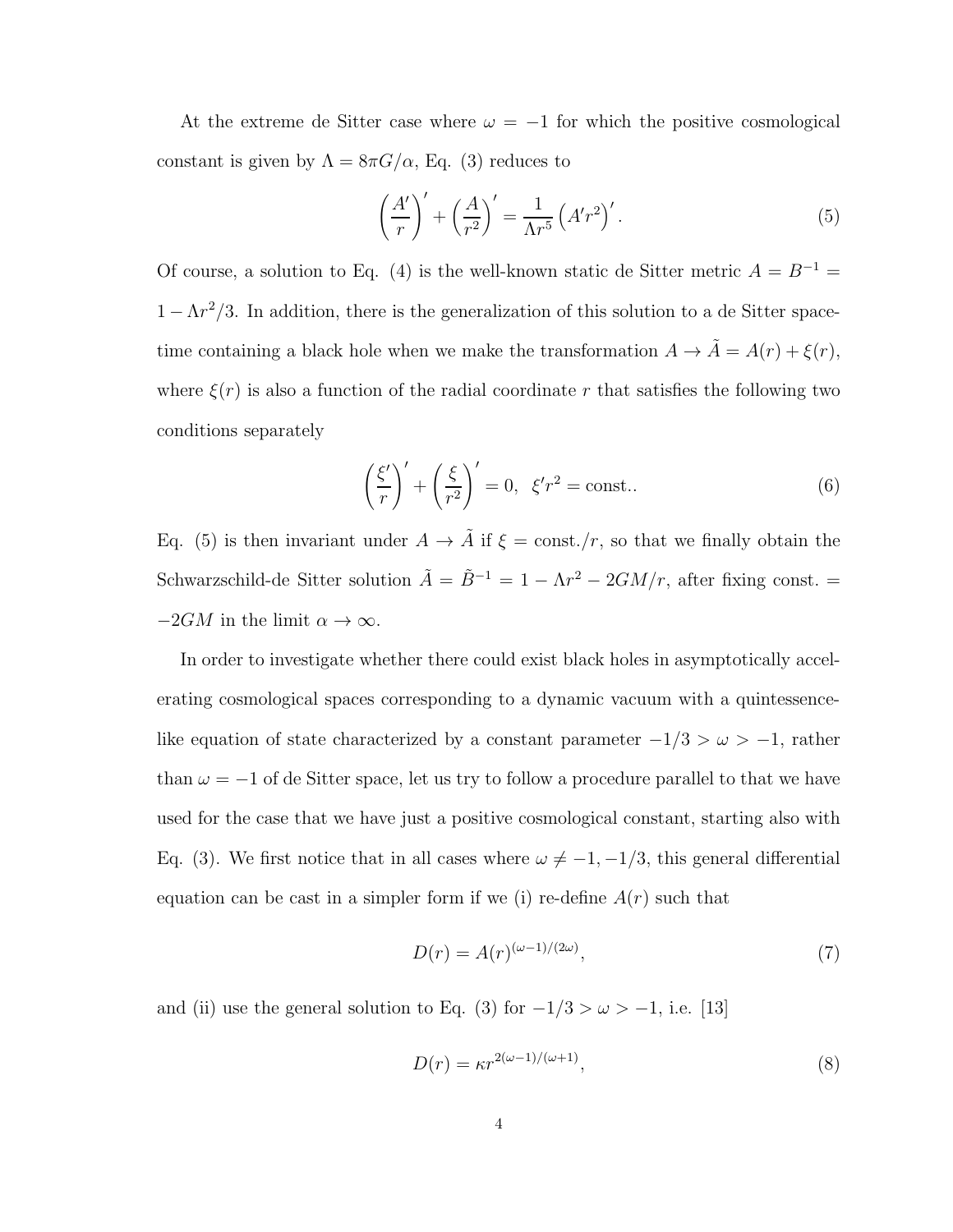where

$$
\kappa \equiv \kappa(\omega, \alpha) = \left(\frac{2\pi G \left(\omega^2 + 6\omega + 1\right)}{\omega \alpha}\right)^{(\omega - 1)/(\omega + 1)}.\tag{9}
$$

In terms of the new function  $D(r)$ , the differential equation (3) can then be re-written as

$$
\left(\frac{D'}{r^{(2\omega+1)/\omega}}\right)' + \left(\frac{\omega-1}{2\omega}\right)\left(\frac{D}{r^{(3\omega+1)/\omega}}\right)' + \frac{\alpha \kappa^{(\omega+1)/(\omega-1)}}{8\pi G\omega r^{(6\omega+1)/\omega}} \left(D'r^4\right)' = 0.
$$
 (10)

This equation is obviously satisfied by solution (8). What we shall try to see now is whether it will be also satisfied by the generalized function  $\ddot{D}$ , defined by

$$
D \to \tilde{D} = D(r) + \psi(r), \tag{11}
$$

in such a way that, analogous to the function  $\xi(r)$  in de Sitter space, the function  $\psi(r)$ will satisfy the following two conditions:

$$
\left(\frac{\psi'}{r^{(2\omega+1)/\omega}}\right)' + \left(\frac{\omega-1}{2\omega}\right)\left(\frac{\psi}{r^{(3\omega+1)/\omega}}\right)' = 0, \quad \psi'r^4 = \text{const.},\tag{12}
$$

so that Eq. (11) is satisfied by the solution  $\psi(r)$  too. It can however be straightforwardly checked that for the two conditions (12) to be simultaneously satisfied by  $\psi(r)$ it is necessary that  $(\omega - 1)/(2\omega) = 3$ , which can only hold for  $\omega = -1/5$ , i.e. outside the range that corresponds to the accelerating solutions  $-1/3 > \omega > -1$ . This shows that, even though for  $\omega = -1$  the de Sitter (or Schwarzschild) static solution can be consistently generalized to the Schwarzschild-de Sitter metric, so allowing black holes to exist in asymptotically de Sitter space, Schwarzschild black holes are not allowed to occur in universes which asymptotically tend to a spherically symmetric space that corresponds to the accelerating cosmological spaces whose expansion is driven by a quintessence-like field with an equation of state characterized by a constant parameter  $-1/3 > \omega > -1$ . It is worth noticing that even for the case  $\omega = -1/5$  we had no Schwarzschild event horizon at all, as for in that case we obtain  $\psi \propto D \propto r^{-3}$ .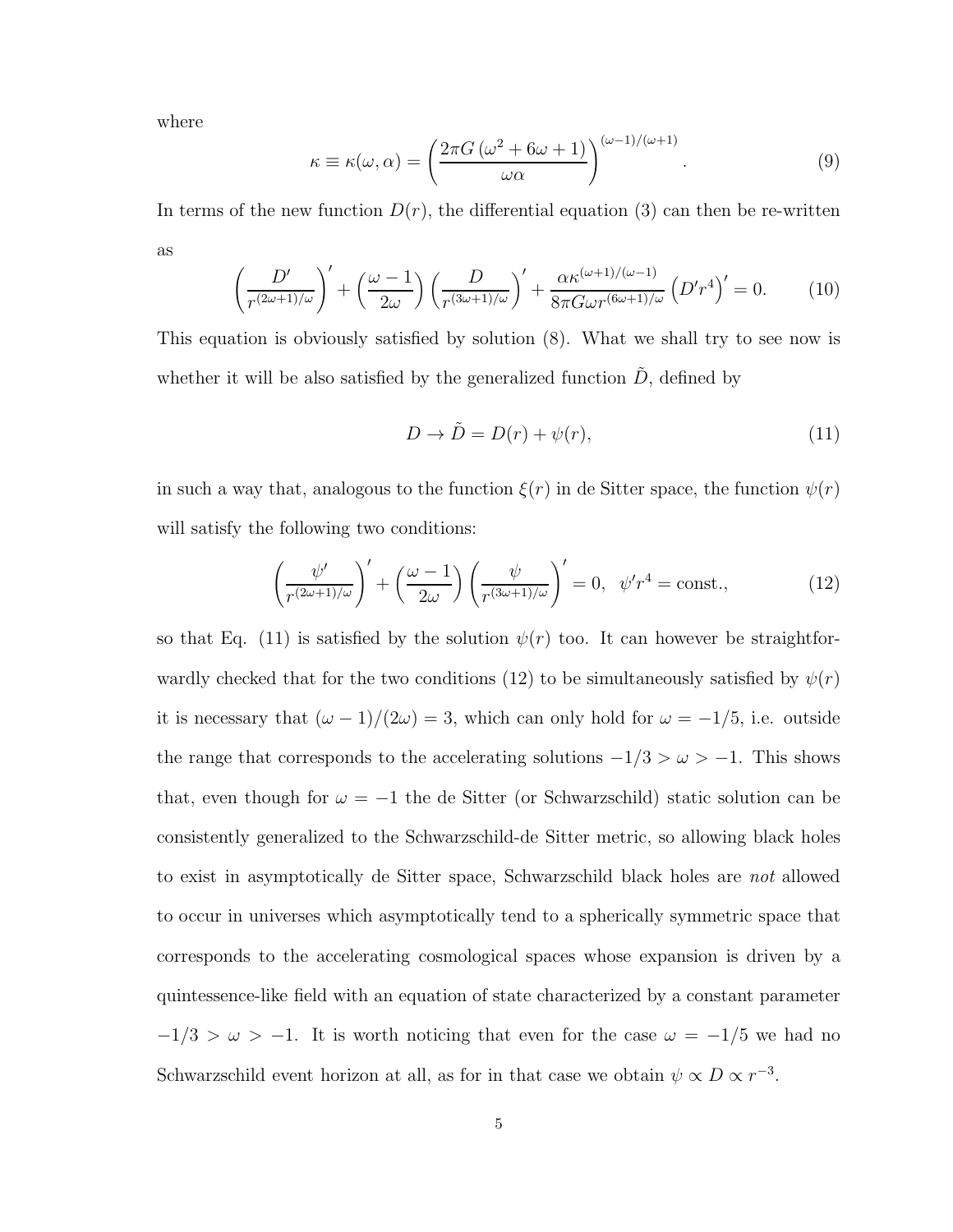The question now arises: if the present accelerated expansion of the universe is driven by a quintessence field, is then the above result a definitive proof for the nonexistence of Schwarzschild black holes (or actually any of their generalizations with charge or angular momentum) in the accelerating universe we live in?. Even though the considered values of  $\omega$ ,  $-1/3 > \omega > -1$ , strictly make the usual sense only for homogeneous and isotropic Friedmann-Robertson-Walker (FRW) spacetimes, if we keep an equation of state  $p = \omega \rho$  also in the case of spacetimes with static, spherically symmetric coordinates, one can as well obtain the static metrics which correspond to the above  $\omega$ -values [13] for a given fixed relation between the energy density and the metric components, much in the same way as the static metric for de Sitter or Schwarzschild-de Sitter spaces can be derived from the Einstein equations for static, spherically coordinates and an equation of state  $p = \omega \rho$ , whenever we set  $\omega = -1$ . That static metric for de Sitter space can, in fact, be directly related with the corresponding FRW de Sitter metric obtained from the Friedmann equations also for  $\omega = -1$  by means of an embedding in a common five-dimensional hyperboloid. Thus, to the extent at which Schwarzschild-de Sitter metric be interpreted as representing a black hole in asymptotically de Sitter space, our result should in fact imply a positive answer to the above question. Schwarzschild, Kerr and Reissner-Nordström black holes could not then exist in an accelerating universe. Moreover, since black holes with sizes larger than that of the atomic scale would completely evaporate off by the Hawking process only in a time which is much longer than the present age of the universe, it appears that for quintessence-driven accelerated expansion none of the known black holes with masses larger than  $\sim 10^{15}$  g could exist at any time along the entire cosmological evolution, from big bang to now.

However, even though neither Schwarzschild event horizon nor any of its rotating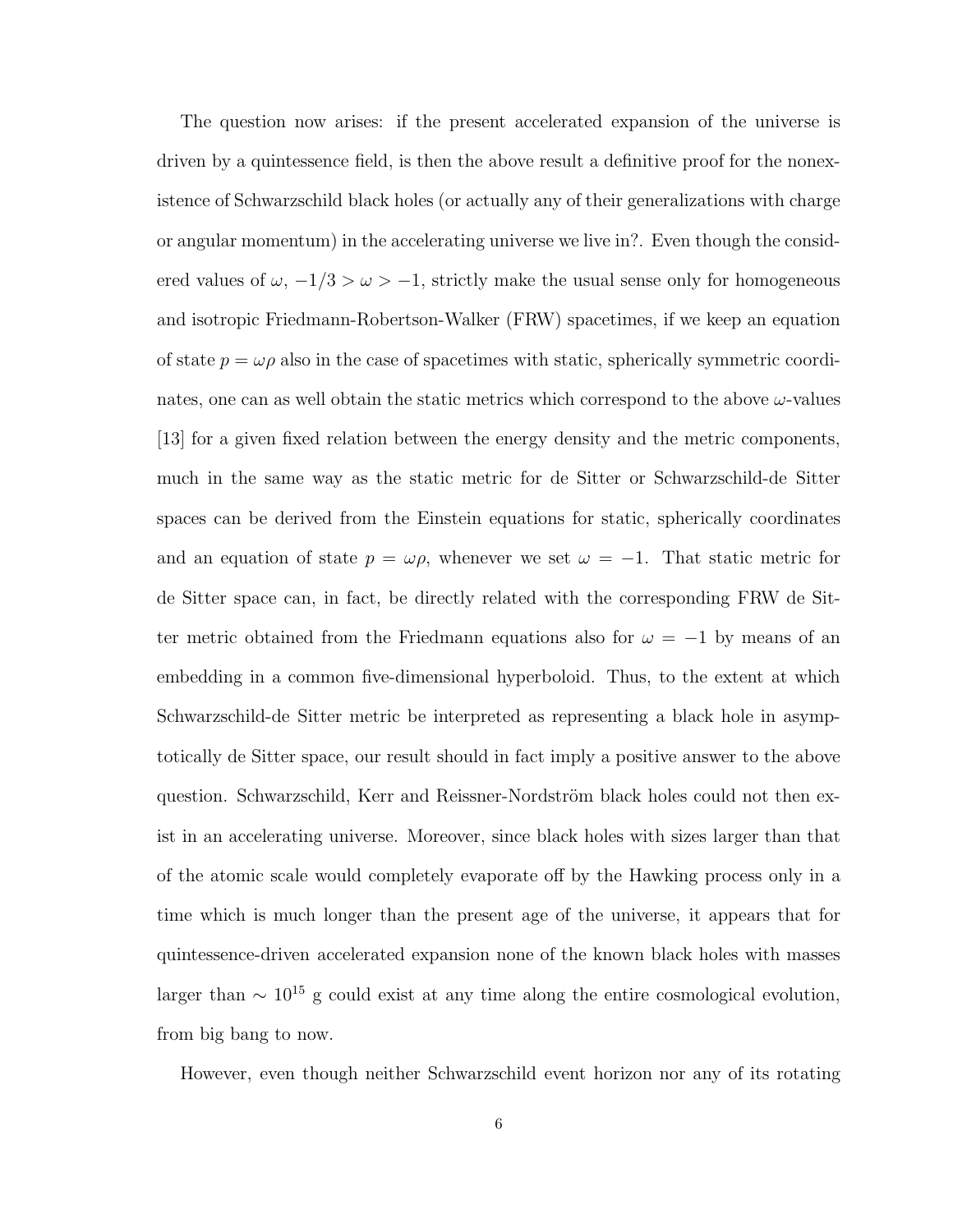or charged generalizations can exist in an accelerating universe, what such a universe might still have is a new kind of generalized horizons which would in turn be forbidden for the case  $\omega = -1$ . These possibilities would correspond to those remaining generalizations which, together with  $A \to \tilde{A}$ ,  $\tilde{B} = \tilde{A}^{-1}$ , will exhaust all possible generalizations for the type of spacetimes we are considering. Let us introduce then the additional transformation

$$
D \to \bar{D} = D(r) \exp[\chi(r)]. \tag{13}
$$

Insertion of this transformation into the differential equation (10) and further separate application of this equation to  $D(r)$  alone leads then to:

$$
\exp[\chi(r)] = C_0 + C_1 \left(\frac{\omega + 1}{2(\omega - 1)}\right) \int x^{\frac{m(\omega + 1)}{2(\omega - 1)} - \left(\frac{\omega - 3}{\omega + 1}\right)} e^{-x} dx, \tag{14}
$$

where  $C_0$  and  $C_1$  are arbitrary integration constants, and we have introduced the definitions

$$
x = r^{2(\omega - 1)/(\omega + 1)}, \quad m = \frac{10\omega^2 + 30\omega + 4}{3\omega^2 - 6\omega + 1}.
$$

It can be checked that (i) for  $\omega = -1$  Eq. (14) would imply  $\chi$  =const., meaning that no solution other than de Sitter or Schwarzschild-de Sitter are allowed for  $\omega = -1$ , and (ii) for  $-1/3 > \omega > -1$  the function  $\chi$  does actually depend on  $r$  and therefore may, in principle, eventually show new kinds of event horizons. Eq. (14) admits an integration in terms of the incomplete gamma function  $\gamma(\alpha, x)$  [14], such that

$$
\exp(\chi) = C_0 + C_1 \left( \frac{\omega + 1}{2(\omega - 1)} \right) \gamma \left[ \frac{m(\omega + 1)}{2(\omega - 1)}, x \right]
$$

$$
= C_0 + C_1 \left( \frac{\omega + 1}{2(\omega - 1)} \right) \gamma \left[ \frac{m(\omega + 1)}{2(\omega - 1)}, r^{\frac{2(\omega - 1)}{\omega + 1}} \right].
$$
(15)

Hence, we can obtain an expression for the metric component  $A(r)$  which reads

$$
A(r)=\left[\bar{D}(r)\right]^{\frac{2\omega}{\omega-1}}=
$$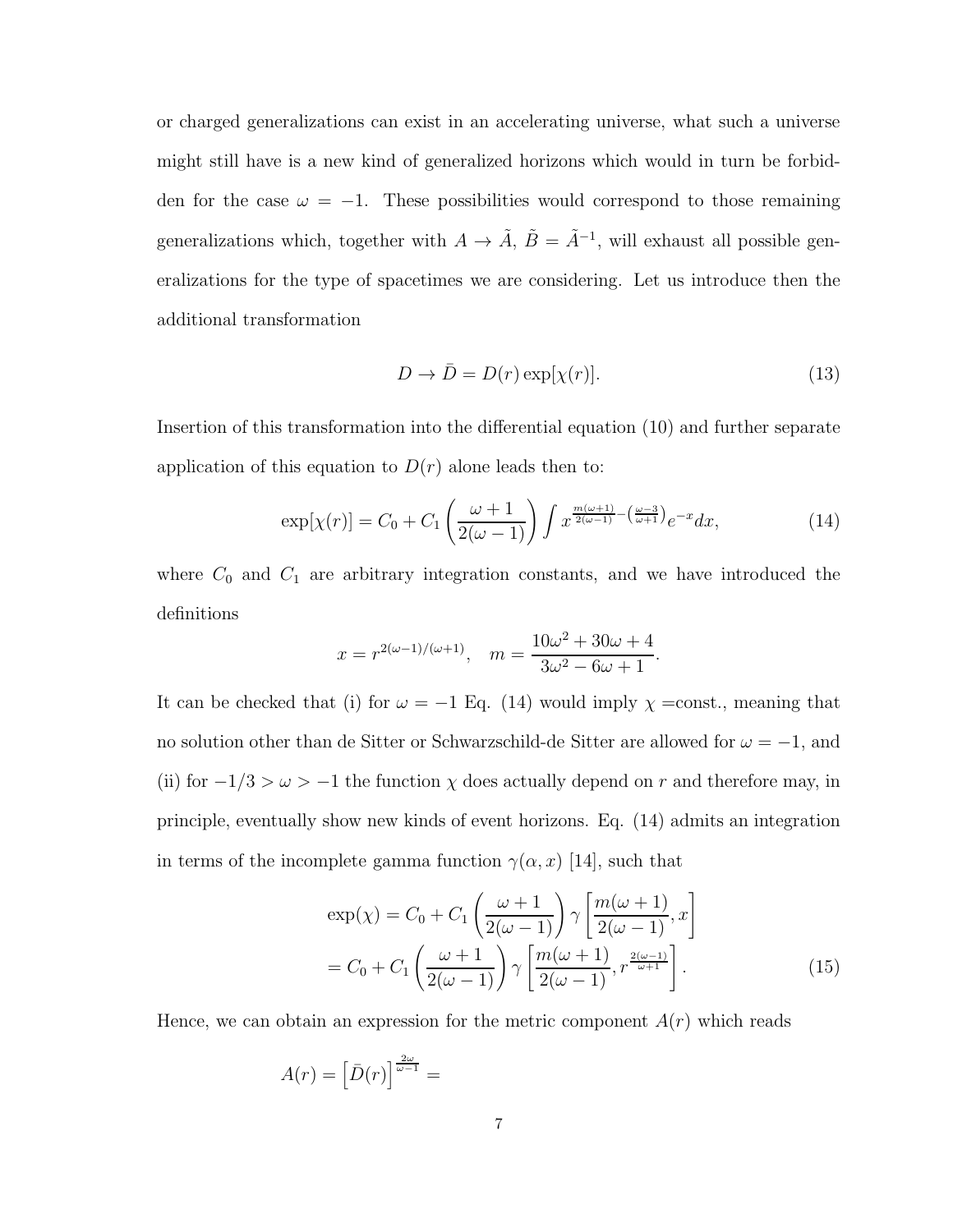$$
\kappa^{\frac{2\omega}{\omega-1}} r^{\frac{4\omega}{\omega+1}} \left\{ C_0 + C_1 \left( \frac{\omega+1}{2(\omega-1)} \right) \gamma \left[ \frac{m(\omega+1)}{2(\omega-1)}, r^{\frac{2(\omega-1)}{\omega+1}} \right] \right\}^{\frac{2\omega}{\omega-1}}.
$$
 (16)

Inspection of Eqs.  $(2)$ ,  $(4)$  and  $(8)$  allows us to deduce that all possible singularities of the metric must arise from the following two conditions: (i)  $A = 0$ , and (ii)  $A'r + 2(3\omega +$  $1)A/(\omega+1) = 0$ , but not from  $A' = 0$  alone, in such a way that either  $A = 0$  and  $B = \infty$ simultaneously (i.e. a coordinate singularity at an event horizon) or  $A \to B \to \infty$  (i.e. a curvature singularity which was already present before making generalization (13)). Let us first analyze condition (ii), noting that the r-derivative of  $A(r)$  can be written as [15]

$$
A(r)' = \kappa^{\frac{2\omega}{\omega - 1}} r^{\frac{3\omega - 1}{\omega + 1}} \left\{ \frac{4\omega}{\omega + 1} - C_1 \exp\left[ -\left(\chi + r^{\frac{2(\omega - 1)}{\omega + 1}}\right) \right] \right\} \exp\left(\frac{2\omega \chi}{\omega - 1}\right). \tag{17}
$$

Using then expression (17) in condition (ii) we get for the possible singularities at  $r=r_h$  and  $r=r_s$ 

$$
\{P(r_h)\} \times \{Q(r_s)\} \equiv \left\{r_h^{\frac{4\omega}{\omega+1}} \exp\left(\frac{2\omega\chi(r_h)}{\omega - 1}\right)\right\} \times \left\{\frac{2(5\omega + 1)}{\omega + 1} - C_1 \exp\left[-\left(\chi(r_s) + r_s^{\frac{2(\omega - 1)}{\omega + 1}}\right)\right]\right\} = 0.
$$
\n(18)

We have then two different possible singularities coming from condition (ii). If we set  ${P(r_h)} = 0$ , then the use of definitions (15) leads to  $r_h = \infty$ , so that, since  $r \geq 0$  and in the considered  $\omega$ -interval  $2(\omega-1)/(\omega+1)$  is definite negative and  $m(\omega+1)/[2(\omega-1)]$ is definite positive, we also have  $\gamma(r_h) = 0$  and  $A(r_h) = 0$ , which makes conditions (i) and (ii) to hold simultaneously. Such a singularity would then describe a black hole or cosmological event horizon at  $r_h = \infty$ , and hence the resulting static spacetime would correspond to an accelerating universe either within an asymptotic black hole space with infinite radius, or with a cosmological event horizon at  $r = \infty$ . It follows that the curvature singularity at  $r_s = 0$ , at which both metric components A and B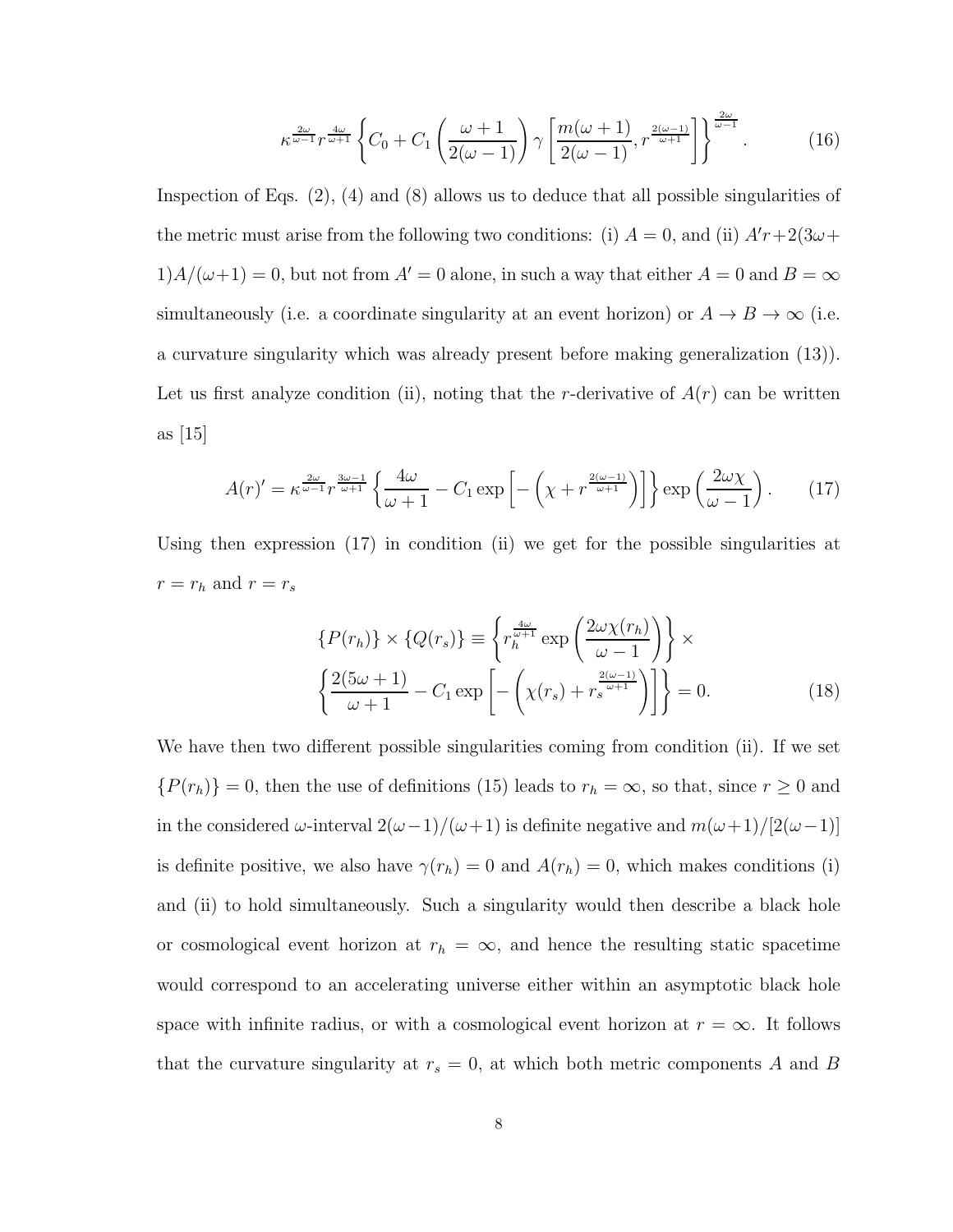simultaneously tend to infinity, must correspond to the condition  ${Q(r_s)} = 0$ . This would in turn imply

$$
\frac{2(5\omega+1)}{\omega+1}C_0 = C_1\left[(\omega+1)\exp\left(-r_s^{\frac{2(\omega-1)}{\omega+1}}\right) - \left(\frac{5\omega+1}{\omega-1}\right)\gamma(r_s)\right],\tag{19}
$$

where [15]

$$
\lim_{r \to 0} \gamma(r) = \Gamma\left[\frac{m(\omega + 1)}{2(\omega - 1)}\right],\tag{20}
$$

with  $\Gamma$  being the complete gamma function. One can now set the relative value of the integration constants  $C_0$  and  $C_1$  to be

$$
C_0 = \frac{(\omega + 1)\Gamma\left[\frac{m(\omega + 1)}{2(\omega - 1)}\right]C_1}{2(1 - \omega)},\tag{21}
$$

with which we finally obtain for the metric components

$$
A(r) = \kappa^{\frac{2\omega}{\omega - 1}} r^{\frac{4\omega}{\omega + 1}} \left[ \frac{(\omega + 1)C_1}{2(1 - \omega)} \right]^{\frac{2\omega}{\omega - 1}} \left\{ \Gamma \left[ \frac{m(\omega + 1)}{2(\omega - 1)} \right] - \gamma \left[ \frac{m(\omega + 1)}{2(\omega - 1)}, r^{\frac{2(\omega - 1)}{\omega + 1}} \right] \right\}^{\frac{2\omega}{\omega - 1}}. (22)
$$

$$
B(r) = \frac{F(r,\omega)}{A(r)},
$$
\n(23)

where  $F(r, \omega)$  is a generally finite function of r and  $\omega$  which diverges only as  $r \to 0$ and as  $r \to \infty$ .

We have in this way obtained that the generalization (13) implies the existence of a spacetime which can be interpreted as representing a space that corresponds to an accelerating universe which evolves either within an infinite black hole, or toward an asymptotic cosmological event horizon at infinity. In both of these interpretations fundamental string and M theories would preserve mathematical consistency as such interpretations do not allow for causally disconnected regions anywhere up to infinite future. This result encompasses all  $\omega$ -values within the interval  $-1/3 > \omega > -1$  and confirms therefore our above conclusion that neither cosmological nor black hole event horizons can exist at finite distances for state equations  $p = \omega \rho$  with  $-1/3 > \omega > -1$ .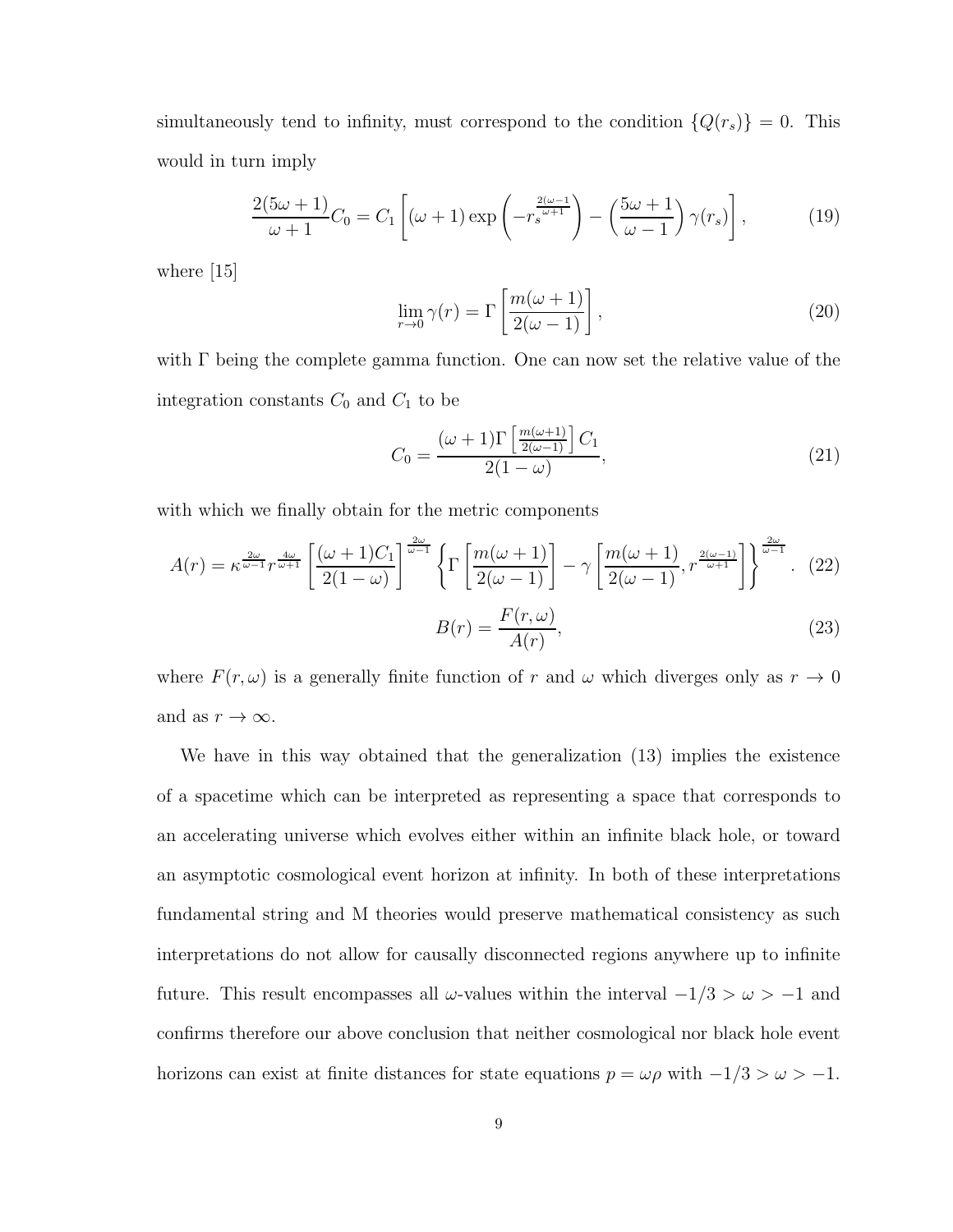Thus, the only black holes which are allowed to occur within the universe before the onset of the accelerating regime in the above scenario are those having a mass scale  $M \leq 10^{15}$  g. These tiny black holes are currently known as primordial black holes [9] and were formed quite before galaxies existed. They could have evaporated off completely before or just at the coincidence time [16], when dark energy started to dominate (see Fig. 1). In fact, the black hole evaporation loss rate is given by the approximate expression [17]

$$
\frac{dM}{dt} \simeq -T_{BH}^4 \times A_{BH} \sim \frac{\nu}{M^2},
$$

where  $T_{BH} = 1/(8\pi GM)$  is the Hawking temperature of the black hole and  $A_{BH} =$  $16\pi G^2 M^2$  is the black hole surface area. The constant  $\nu$  is expected to be a number of order unity which reflects the number of degrees of freedom accounting for the species of particles created by the black hole gravitational field. Thus, an estimate of the time lasted by the largest possible black hole in completely evaporating,  $t \sim 64G^2M^3$ , should then roughly equal the coincidence time. This would bound the mass of the largest possible black hole to be of the order  $10^{15}$  g and moreover imply that short gamma ray bursts which were assumed by Cline, Motthey and Otwinowski [18] to be produced by nearby primordial black holes had necessarily stopped to occur at the onset of the accelerating regime. It would then appear that the onset of dark energy dominance and the end of black hole occurrence are strongly correlated to each other. At present, we had no explanation for that correlation.

If we want to preserve consistency in the fundamental theories for gravity and particle physics, such as predictive string theories or M theory, one cannot describe our present accelerating universe using a gravitational framework with a positive cosmo-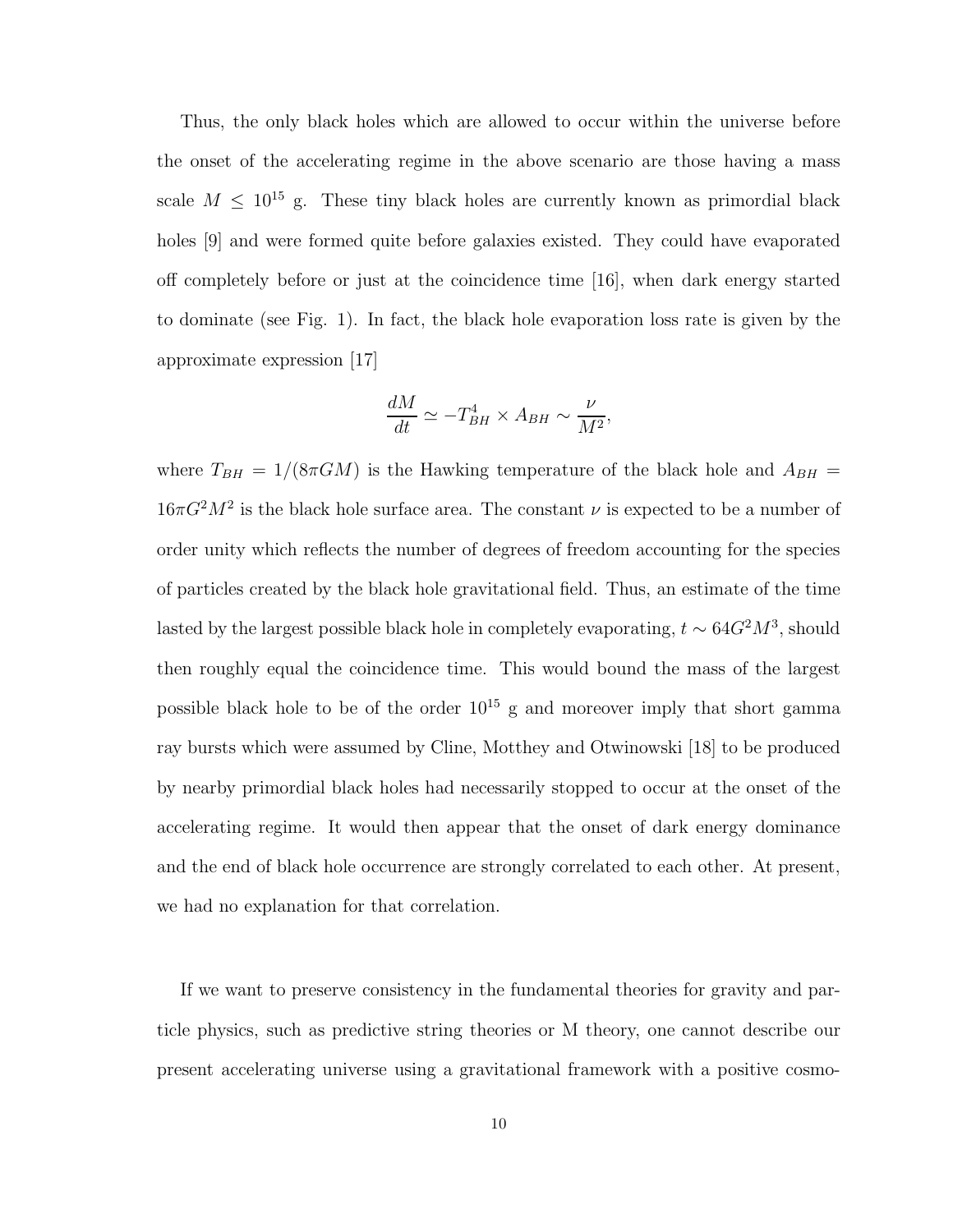

Figure 1: Pictorial representation of the evolution from big bang to now of a universe which contains a quintessence field with constant state equation responsable for the present accelerating expansion. No black hole at all may exist in such a universe after the onset of the present accelerating expansion. Before the coincidence time at which dark energy started dominating, that universe only allows the existence of primordial black holes which exhausted all their energy by Hawking evaporation before or at the onset of the present accelerating expansion.

logical constant, for in that case the above theories become mathematically ambiguous because they all rely on the existence of an S matrix at infinite distances which is incompatible with the existence of a cosmological event horizon in the future [6-8]. The accelerating universe that corresponds to a constant quintessential field has nevertheless no event horizons at finite distances [13] and therefore does not pose this kind of challenge to the fundamental theories. If we accept the result obtained in this paper, then one is thus brought to the following dilemma: either one allows for the existence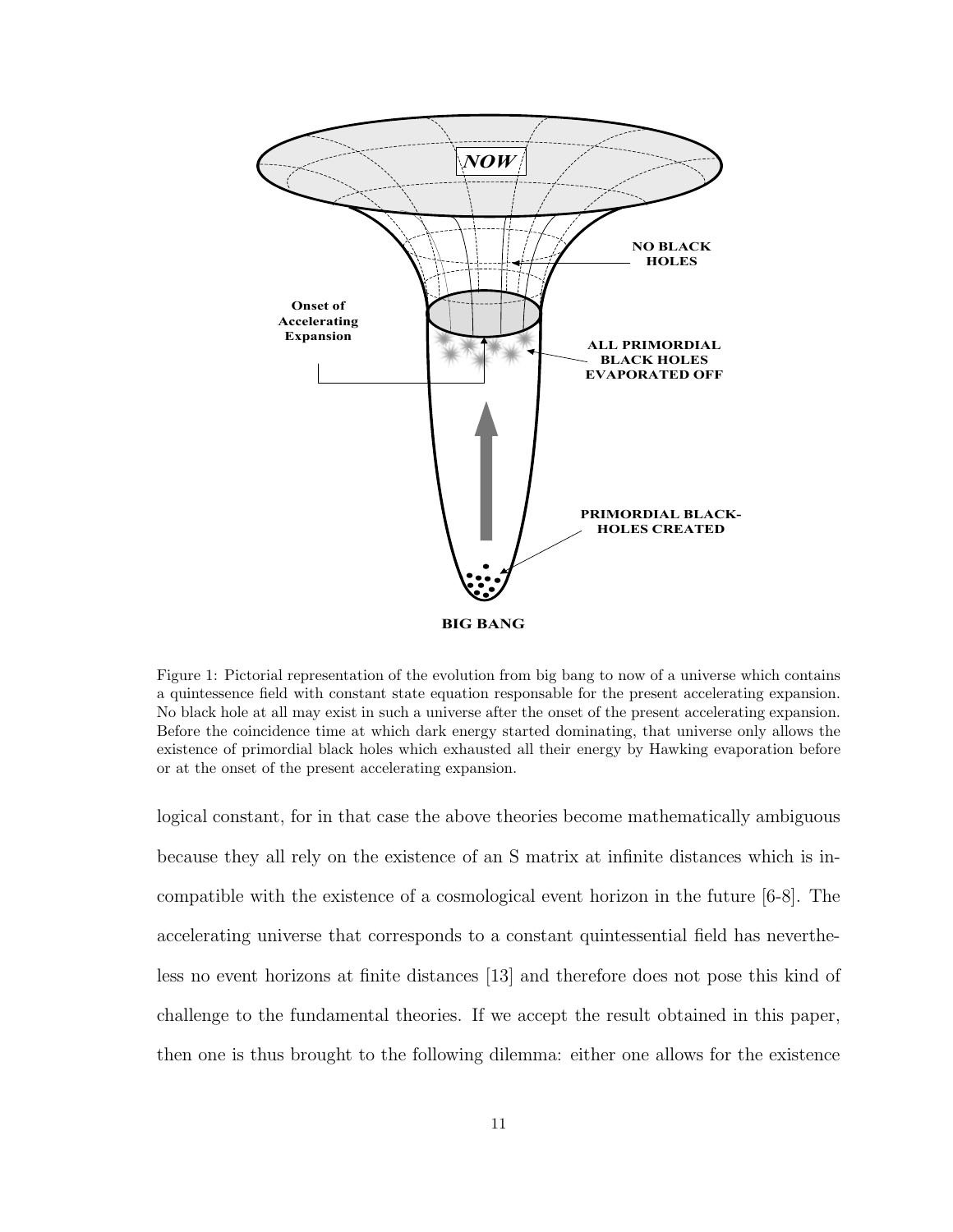of black holes of any size at any time during cosmological evolution at the cost of having to renounce to any mathematically consistent description of particle physics and quantum gravity based on the existence of an S matrix at infinite distances [6-8], or, if the mathematical consistency of such teories is taken to be prioritary, then one has to renounce to having black holes at our disposal to make the nuclei of galaxies, or for igniting the engines of so many high-energy processes that are currently thought to occur in astrophysics and cosmology.

Although the present status of string and M theories, on the one hand, and that of accelerating cosmology, on the other hand, does not allow one to succeed in finding any solid, definitive argument in favor of any of these two possibilities, one might be more akin to preserving the predictive character and mathematical consistency of fundamental particle-physics and quantum-gravity (if any) theories, and then reluctantly shift the black-hole concept to just the quantum realm where it could be implemented either (i) as the kind of primordial black holes we considered before, or, together with other space-time constructs such as wormholes, ringholes or warp drives, as just another more component of the so-called quantum space-time foam [19]. What this attitude would definitely prevent is any large black hole formed by the gravitational collapse of stars.

Acknowledgements The author thanks C.L. Sigüenza for many useful discussions. This work was supported by DGICYT under Research Project No. PB98-0520.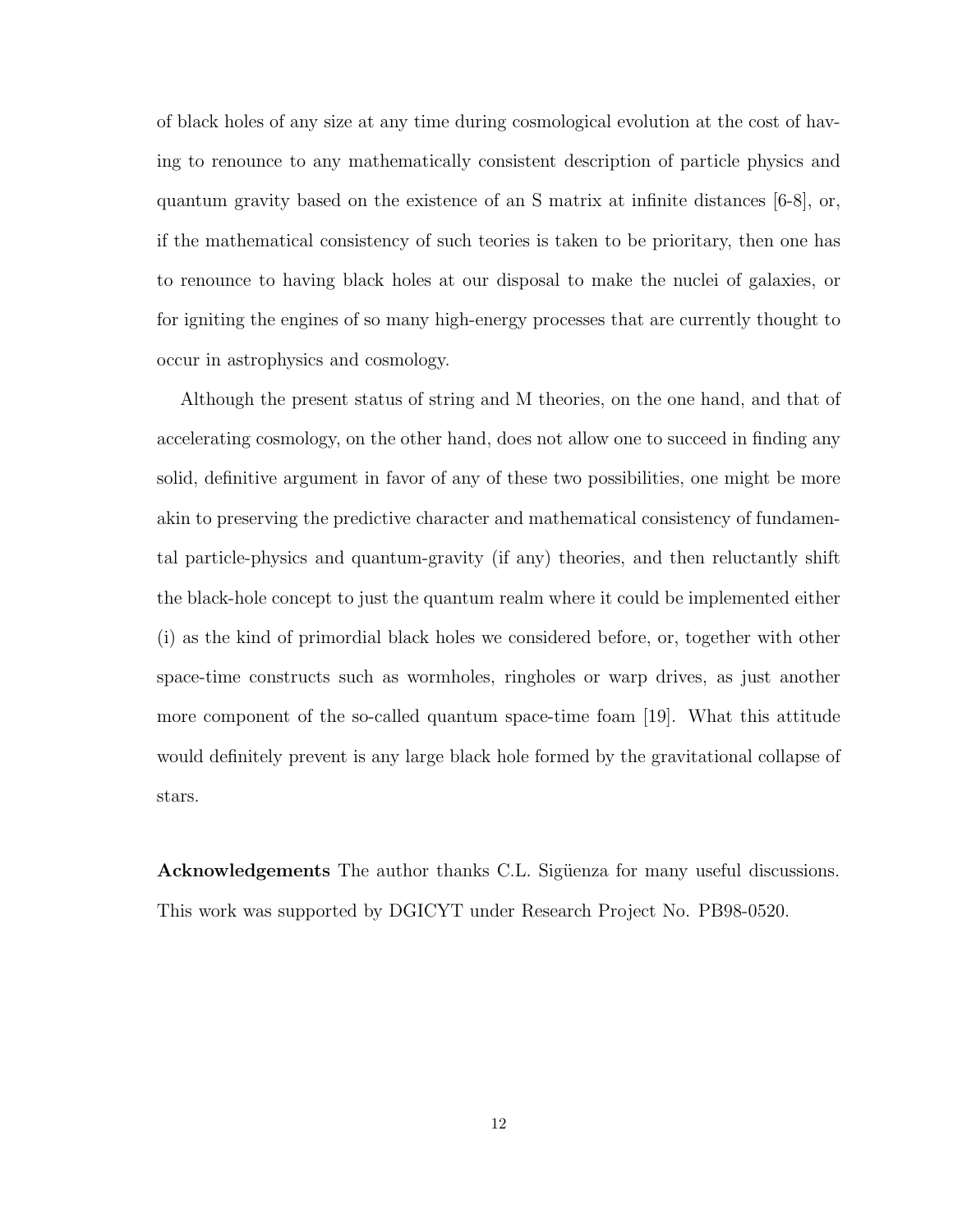## References

- 1 A. Einstein, Ann, Math. 40 (1939) 992.
- 2 R. Narayan and J.S. Heyl, Evidence for the Black Hole Event Horizon, to appear in Proceedings of the Coral Gable Conference on High Energy Physics and Cosmology, edited by B. Kursunoglu and A. Perlmutter (American Institute of Physics, USA).
- 3 C. Wetterich, Nucl. Phys. B302 (1988) 668; J.C. Jackson and M. Dodgson, Mon. Not. R. Astron. Soc. 297 (1998) 923; J.C. Jackson, Mon. Not. R. Astron. Soc. 296 (1998) 619; R.R. Caldwell, R. Dave and P.J. Steinhardt, Phys. Rev. Lett. 80 (1998) 1582; L. Wang and P.J. Steinhardt, Astrophys. J. 508 (1998) 483; R.R. Caldwell and P.J. Steinhardt, Phys. Rev. D57 (1998) 6057; G. Huey, L. Wang, R. Dave, R.R. Caldwell and P.J. Steinhardt, Phys. Rev. D59 (1999) 063005; P.F. González-Díaz, Phys. Rev. D62 (2000) 023513.
- 4 S. Perlmutter et al., Astrophys. J. 483 (1997) 565; S. Perlmutter et al. (The Supernova Cosmology Project), Nature 391 (1998) 51; P.M. Garnavich et al. Astrophys. J. Lett. 493 (1998) L53; B.P. Schmidt, Astrophys. J. 507 (1998) 46; A.G. Riess et al. Astrophys. J. 116 (1998) 1009.
- 5 A. Riess et al., Astrophys. J. 560 (2001) 49.
- 6 W. Fischler, A. Kashani-Poor, R. McNees and S. Paban, JHEP 0107 (2001) 003; S. Hellerman, N. Kaloper and L. Susskind, JHEP 0106 (2001) 003.
- 7 T. Banks, Int. J. Mod. Phys. A46 (2001) 910; E. Witten, Quantum gravity in DeSitter space, [hep-th/0106109](http://arxiv.org/abs/hep-th/0106109); T. Banks and W. Fischler, M-theory observables for cosmological space-times, [hep-th/0102077](http://arxiv.org/abs/hep-th/0102077) .